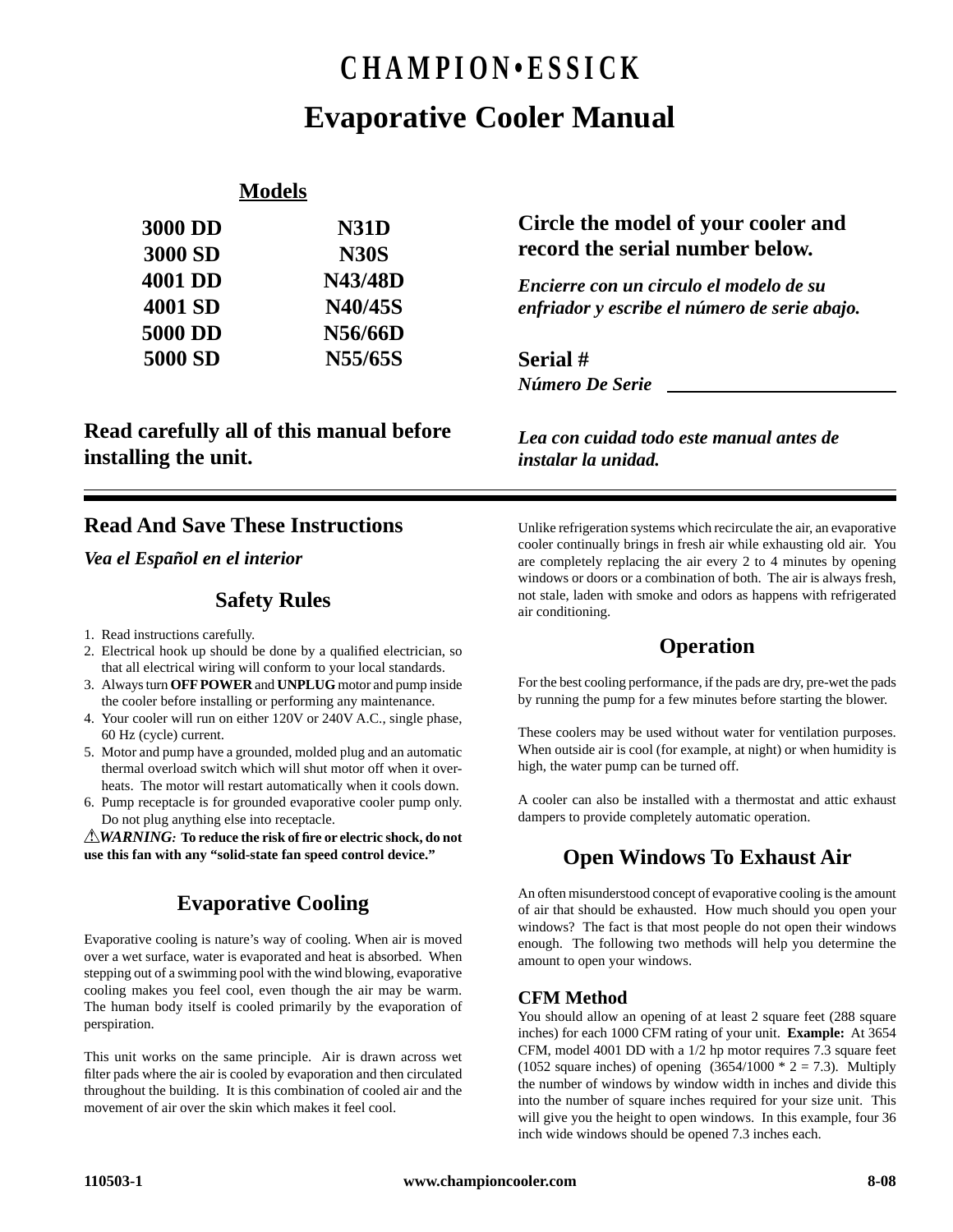### **Champion Air Balancing Method**

- 1. Take a piece of tissue paper and cut it lengthwise into 3 equal strips.
- 2. Turn your cooler on high cool.
- 3. Open one window at least six inches wide in each room that you want to cool.
- 4. Take the piece of tissue paper and put it up against the screen of the open window furthest from the cooler discharge opening. Let go of it. It will do one of three things.

### *IF* It falls down.

| <b>THEN</b> |  |  | CLOSE all of the windows one inch and try step 4 again. |  |  |  |  |
|-------------|--|--|---------------------------------------------------------|--|--|--|--|
|-------------|--|--|---------------------------------------------------------|--|--|--|--|

| IF          | It plasters itself to the screen.                      |
|-------------|--------------------------------------------------------|
| <b>THEN</b> | OPEN all of the windows one inch and try step 4 again. |

#### *IF* It stays on the screen lightly.

*THEN* PERFECT. You are done. Enjoy your cooler.

#### **NOTES:**

- When switching to low cool, you must rebalance your home. Repeat step 4.
- Once you balance your home you can cool some areas more than others by opening those windows more and closing the others by the same amount. Repeat step 4 to make sure your home is still air balanced.

# **Installation**

**NOTE:** The pump comes installed. The belt, motor pulley, and motor cord and float are included in the cabinet, the motor is shipped separately.

*CAUTION:* **Make sure that the mounting surface is strong enough to support the operating weight of the cooler when in use. (For operating weight, see Specifi cation Table.)**

*CAUTION:* **Never plug in cooler until installation is complete and unit has been tested for rigidity.**

**• Install Duct Adapters.** If desired, a 4 piece duct adapter is available as an optional accessory. Call 1-800-643-8341 to obtain these from the factory. Align the holes in the duct adapter to the holes in the blower opening and attach using the provided screws (see Fig. 1). Repeat for all four sides. Note: All 4 pieces are identical except for models 5000SD & N55/65S which have an offset piece which attaches to the bottom of the outlet. To install this offset piece, remove the screws holding the cut-off plate and slide the offset duct adapter between the blower opening and the cutoff plate. You may need to loosen other screws to do this. Line up the holes and secure with the screws previously removed.

### **Motor Installation**

- **Install motor cord.** For typical 120V operation, connect motor cord to motor using the following color code: Black - Hi, Red - Low, White - Com., Green - Ground. (See Wiring Diagrams)
- **Mount motor.** Install blower motor in the motor mount yokes, adjusting the yoke if necessary. Fasten with the provided mounting clips (see Fig. 2).
- **Install pulley.** Install the adjustable motor pulley so that it aligns with the blower drive pulley (see Fig. 3) and tighten set screw.

### **Electrical Installation**

*WARNING:* **Disconnect all electrical service that will be used for this unit before you begin the installation.**

• **Remove junction box.** The electrical junction box is located in the upper inside corner of the cooler cabinet. Remove the two screws and remove the junction box (Fig. 4). Slide receptacles into slots in junction box.



• **Hook up electrical.** Electrical hook up should be done by a qualified electrician, so that all electrical wiring will conform to your local standards. This unit is suppled with a 120V pump. For 240V pump operation, a 240V pump must be purchased. The fan and pump receptacles will support both 120V and 240V installations. See the wiring diagrams for 120V and 240V installations. **Note:** Clip pump cord onto cord clip located on the bottom of the junction box to keep cord our of the water.

 **IMPORTANT:** When a single speed motor is used, do not use the red lead on the receptacle and motor plug wiring. Tape off end of both of the red leads.

*CAUTION:* **Pump receptacle is for grounded evaporative cooler pump only. Do not plug anything else into receptacle.** *WARNING:* **Make sure the cooler cabinet is properly grounded to a suitable ground connection for maximum safety.**

### **Wiring Diagrams**





### **Water Connection**

• **Install overfl ow assembly.** Place drain nipple through the hole in the pan, with the rubber washer between the pan and the head of the drain nipple (Fig. 6). Screw on nut and draw up tight against bottom of pan. Insert the overflow pipe in the nipple to retain water. The overflow pipe may be removed to drain the pan when necessary. A garden hose may be screwed on the drain nipple to drain water away from your unit.

• **Connect water supply line.** Find the closest supply of water. Use a saddle valve (Fig. 7) to connect 1/4" tubing to the cold water supply or use a Sillcock and water valve connected to an outside faucet (Fig. 8). Place the nut and ferrule on the tubing and tighten the nut until water tight. **IMPORTANT:** Do not connect the water supply to any soft water applications. Soft water will cause corrosion and decrease the

life of the cooler.

ó Nut Fig. 6 1/4" Tubing Saddle Valve

Rubber Washer

Nipple Bottom Pan

9 6 ⌒ Overflow Pipe

Cold Water Pipe Fig. 7

Motor Clips Adjustable Fig. 2 Yoke

Cut-Off Plate

Fig. 1

Duct Adapter

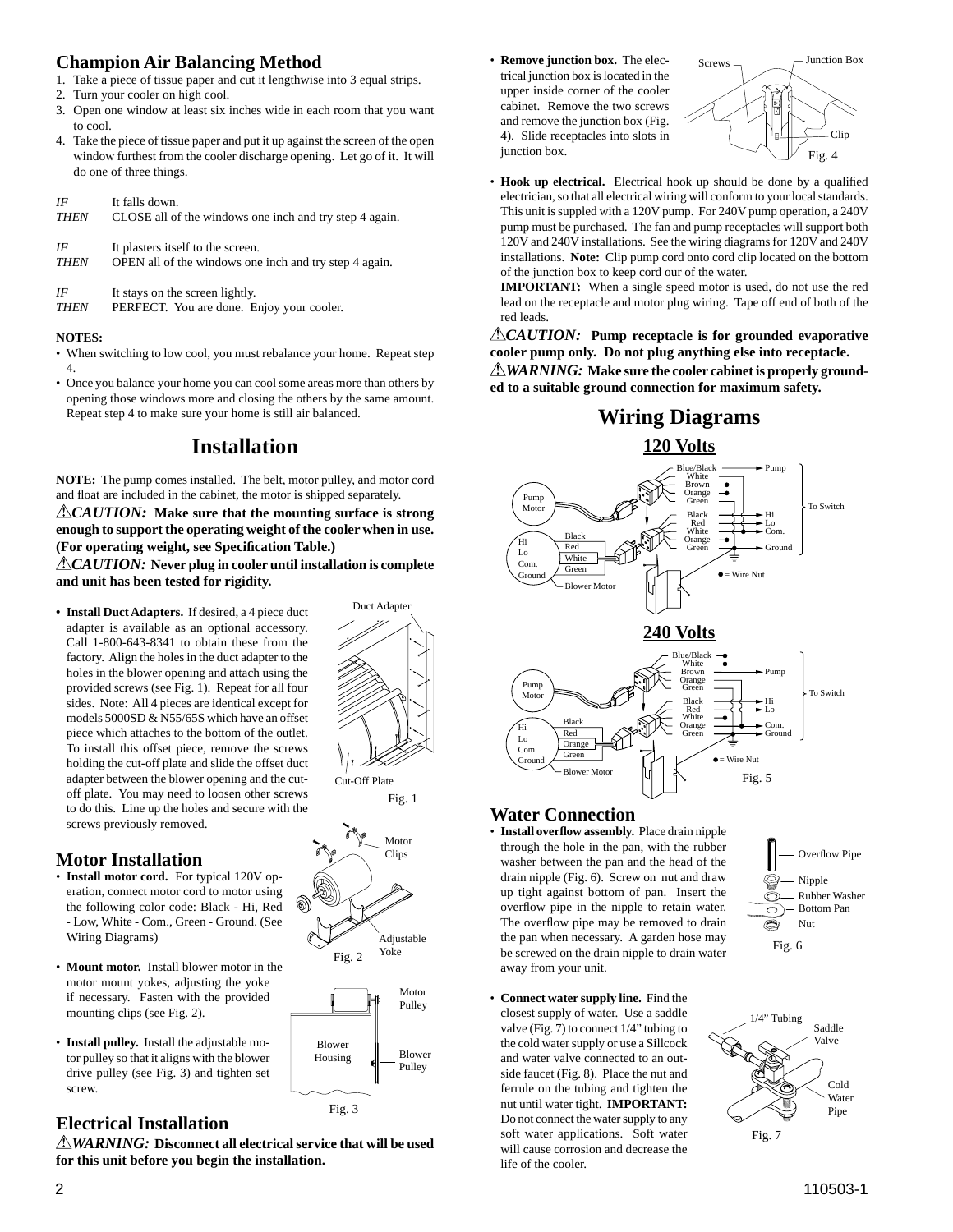• **Install fl oat and attach water line to float.** The float may be installed in either the corner post or bracket (see Fig. 9). If you have model 3000DD/N31D then the float should be mounted to the bracket. Refer to figure 10 for installation instructions. Insert the float (1) thru the hole in the corner post or bracket. Install the washer (2) and nut (3). Tighten to keep the float from turning. Place the nut  $(5)$ and ferrule (4) on the water supply line. Connect to float fitting and tighten until water tight.



• **Level water troughs.** Operate pump until pads are saturated. Check each trough to see if water is evenly dispersed in the trough. If they are not, loosen adjustment bolts and level trough. Retighten bolts. Check to see that all pads are saturated with water and that there are no dry spots or openings in the pads.

#### **Bleed-Off**

Installation of the bleed-off kit is recommended to increase the life of the cooler. A bleed-off system is designed to prevent scale build up by continually removing a small percent of the water in the pan.

• **Install Bleeder Tee and Tubing.**

Refer to figure 11. Cut the pump hose and insert the barbed ends of the bleeder tee into each cut end. Insert one end of the bleeder tubing onto the bleeder tee and run the other end out of the cooler through the overflow pipe. **Note:** A restrictor clamp is provided which, if desired, may be installed onto the



Float

Fig. 10

 $\sum_{2}^{\infty}$ 3

 $\sqrt{3}$ 6

 $\frac{\text{Post}}{\text{Post}}$   $\frac{}{\text{Bracket}}$ 

Water Supply Valve

Ferrule Nut

Corner

Fig. 8

Sillcock

Faucet

Fig. 9

1

bleeder tubing to restrict the amount of water being bleed off. The amount of water to bleed off depends on the quality of the water in your area. Start with 1-2 gal/hr and increase if needed.

#### **Amperage Draw And Belt Tension**

This unit is equipped with an adjustable motor drive pulley for adjusting the blower wheel speed to the proper loading on different duct systems. It is important that the motor drive pulley is adjusted to correct size to assure maximum air delivery without damage to the motor. Be sure to follow these instructions carefully.

- **Adjust drive pulley.** After the unit is completely installed, adjust the drive pulley to the least diameter and adjust belt tension. See the maintenance section for adjusting belt tension.
- **Start cooler.** Install all pad frames, start pump, and allow to operate until pads are wet.
- **Check amperage.** With pads wet and unit started, check amperage draw with an amperage meter.
- **Adjust pulley if necessary.** If amperage draw is less than motor rating, turn off electrical power and remove pad frame. Unplug motor inside cooler, this will protect you from someone turning on unit while you are working inside. This should be done for your



safety. Adjust pulley to a larger diameter and readjust belt tension, plug motor in, install pad frame, and retest amperage draw. Repeat this process until correct amperage draw is attained. Increasing motor pulley diameter increases amperage draw. Decreasing motor pulley diameter decreases amperage draw (see Fig. 12).

#### *CAUTION:* **Do not operate cooler with larger amperage draw than specifi ed on motor plate.**

**NOTE:** No attempt should be made to completely install this unit without the aid of an electrician or someone familiar with testing amperage draw. Failure to comply with these instructions may void your warranty.

### **Maintenance**

*WARNING:* **Before doing any maintenance be sure power is off. At the time you remove a pad frame be sure to unplug motor and pump. This is for your safety.**

#### **Spring Start-Up**

• **Clean pump.** Cleaning the pump is necessary once a year at start-up. For your safety, turn unit off and unplug motor and pump. Remove the pump from the mount slot. Remove the base of the pump (Fig. 13). Clean the pump and turn the impeller to ensure free operation. Remove the pump

spout and check for any blockage. After cleaning, reinstall the base onto the pump. Press firmly to make sure it is secure. Reattach the pump to the mount in the cooler using the plastic retainer to ensure that the pump will not overturn. Do not forget to replace the spout and water delivery tube onto the pump outlet.



• **Oil bearings.** The blower bearings and cooler motor in this unit should be oiled with a few drops of non-detergent 20/30 weight oil once each year. The motor does not need oil if it has no oil lines for oiling. Motors that have no lines are lifetime oiled at the factory and require no further oiling for the life of the unit.

*CAUTION:* Do not over oil. Over oiling can cause motor burn out, due to excessive oil getting into motor winding.

- **Change Pads.** The pads should be replaced once or twice a season, depending upon the length of the season. At the beginning and at mid season a clean pad is more absorbent and efficient and will deliver substantially more cool air.
- **Check belt tension.** A 3 lb. force should deflect the belt  $3/4$  inches (see Fig. 14). Readjust belt if needed.



• **Check bleed-off valve to be sure it is not clogged.**

#### **WINTER SHUT DOWN**

- **Drain water.** Always drain all of the water out of the cooler and water supply line when not in use for prolonged periods, and particularly at the end of the season. Keep the water line disconnected from both the unit and water supply so that it does not freeze.
- **Unplug motor and pump.** When cooler is not used for extended periods, unplug the motor and pump from inside cooler.
- Cover unit. To protect the life of the finish, a cover for the unit is suggested in extended periods of non use.

By following the operating, installation, and maintenance suggestions as outlined, you can get many years of efficient and satisfactory service from your cooler. In the event additional information is desired, your dealer will be more than glad to assist you in every possible way.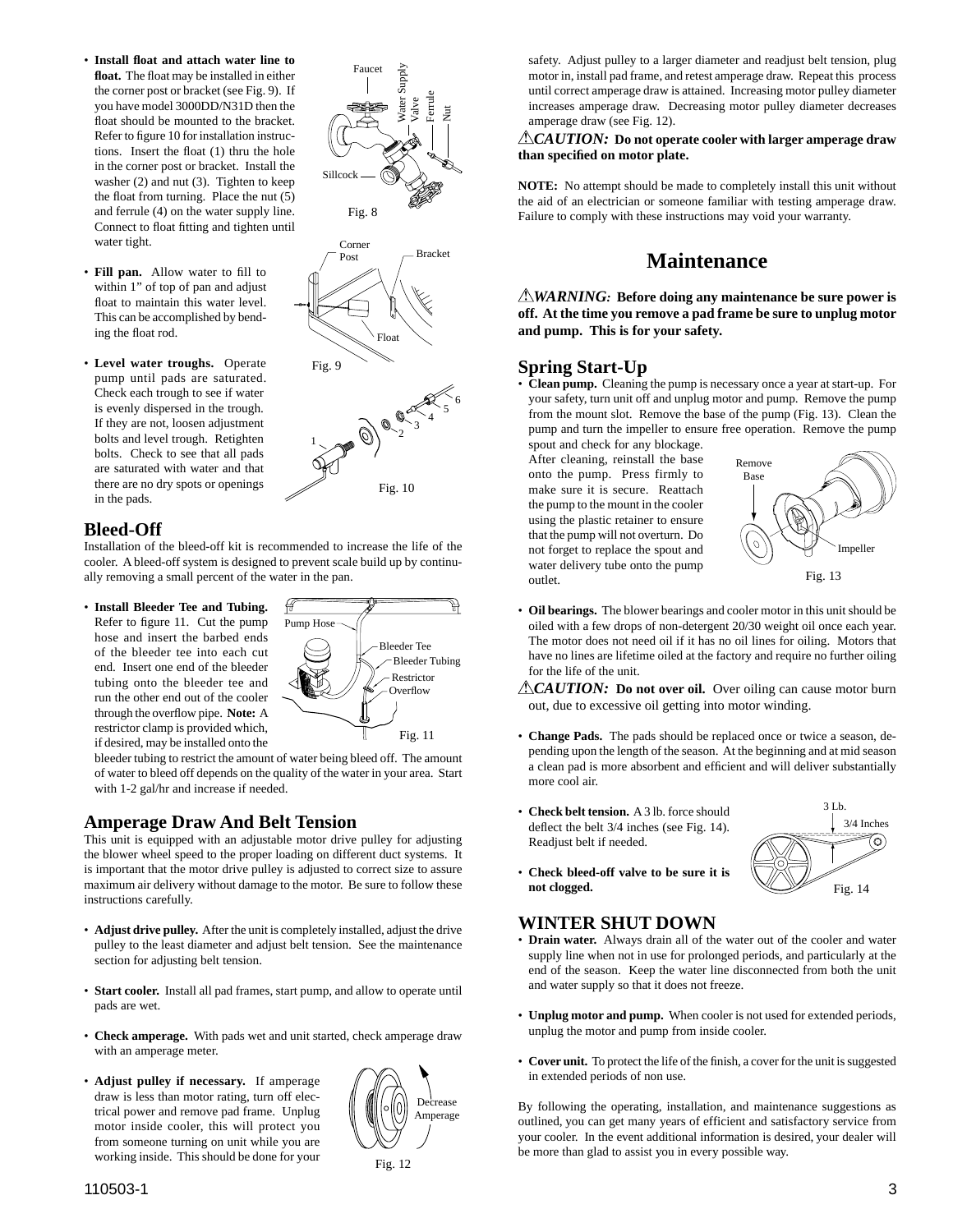# **Troubleshooting**

| <b>Problem</b>                            | <b>Possible Cause</b>                                                                                                                                                          | <b>Remedy</b>                                                                                                                                                     | <b>Problem</b>                    | <b>Possible Cause</b>                                                                                                                                                   | <b>Remedy</b>                                                                                                                                                                              |
|-------------------------------------------|--------------------------------------------------------------------------------------------------------------------------------------------------------------------------------|-------------------------------------------------------------------------------------------------------------------------------------------------------------------|-----------------------------------|-------------------------------------------------------------------------------------------------------------------------------------------------------------------------|--------------------------------------------------------------------------------------------------------------------------------------------------------------------------------------------|
| Failure to<br>start or no air<br>delivery | 1. No electrical power to<br>unit<br>• Fuse blown<br>• Circuit breaker tripped<br>· Electric cord unplugged<br>or damaged<br>2. Belt too loose or tight<br>3. Motor overheated | 1. Check power<br>• Replace fuse<br>• Reset breaker<br>• Plug in cords or<br>replace if damaged<br>2. Adjust belt tension<br>3. Determine cause of<br>overheating | Motor cycles<br>on and off        | 1. Low voltage<br>2. Excessive belt tension<br>3. Blower shaft tight or<br>locked<br>4. Bearings dry<br>5. Motor pulley diameter<br>too large causing motor<br>overload | 1. Check voltage<br>2. Adjust belt tension<br>3. Oil or replace bearings<br>(Unplug unit)<br>4. Oil bearings<br>5. Adjust pulley so full<br>load ampere rating of<br>motor is not exceeded |
|                                           | • Belt too tight<br>• Blower bearings dry<br>• Motor pulley diameter<br>too large<br>4. Motor locked                                                                           | • Adjust belt tension<br>• Oil blower bearings<br>• Adjust pulley to cor-<br>rect diameter<br>4. Replace motor                                                    | <b>Noisy</b>                      | 1. Bearings dry<br>2. Wheel rubbing blower<br>housing<br>3. Loose parts                                                                                                 | 1. Oil bearings<br>2. Inspect and realign<br>(Unplug unit)<br>3. Tighten loose parts                                                                                                       |
| Inadequate<br>air delivery<br>with cooler | 1. Insufficient air exhaust                                                                                                                                                    | 1. Open windows or<br>doors to increase air<br>flow                                                                                                               | Musty or<br>unpleasant<br>odor    | 1. Stale or stagnate water<br>in cooler<br>2. Pads mildewed or<br>clogged                                                                                               | 1. Drain pan and clean<br>pads<br>2. Replace pads                                                                                                                                          |
| running                                   | 2. Belt too loose<br>3. Pads plugged<br>4. Motor underloaded                                                                                                                   | 2. Adjust belt tension or<br>replace if needed<br>3. Replace pads<br>4. Adjust pulley to full<br>load ampere rating of<br>motor                                   |                                   | 3. Pads not wetting prop-<br>erly<br>• Trough holes clogged<br>• Pump not working<br>properly                                                                           | 3. Check water distribu-<br>tion system<br>$\bullet$ Clean<br>• Replace or clean pump<br>(Unplug unit)                                                                                     |
| Inadequate<br>cooling                     | 1. Inadequate exhaust in<br>house<br>2. Pads not wet                                                                                                                           | 1. Open windows or<br>doors to increase air<br>flow<br>2. Check water distribu-                                                                                   | Water drain-<br>ing onto roof     | 1. Float arm not adjusted<br>properly<br>2. Overflow assembly<br>leaking                                                                                                | 1. Adjust float<br>2. Tighten nut and over-<br>flow pipe.                                                                                                                                  |
|                                           | • Pads plugged<br>• Open spots in pads<br>• Trough holes clogged<br>• Pump not working prop-<br>erly                                                                           | tion system<br>• Replace pads<br>• Repack pads<br>• Clean trough and<br>unplug holes<br>• Replace or clean pump<br>(Unplug unit)                                  | Excessive<br>humidity in<br>house | 1. Inadequate exhaust                                                                                                                                                   | 1. Open doors or win-<br>dows                                                                                                                                                              |

*Register your product online at www.championcooler.com/eac/onlineregistration-eac.htm*

### **Limited Warranty**

This warranty is extended to the original purchaser of an evaporative cooler installed and used under normal conditions. It does not cover damages incurred through accident, neglect, or abuse by the owner. We do not authorize any person or representative to assume for us any other or different liability in connection with this product.

#### **Terms And Conditions Of The Warranty**

For Eight Years from date of Purchase, we will replace the original base assembly if water leakage should occur due to rust out.

For One Year from date of Purchase, we will replace any original component provided by Champion Cooler which fails due to any defect in material or factory workmanship only.

#### **Exclusions From The Warranty**

We are not responsible for replacement of cooler pads. These are disposable components and should be replaced periodically. We are not responsible for any incidental or consequential damage resulting from any malfunction.

We are not responsible for any damage received from the use of water softeners, chemicals, descale material, plastic wrap, or if a motor of a higher horsepower than what is shown on the serial plate is used in the unit.

We are not responsible for the cost of service calls to diagnose cause of trouble, or labor charge to repair and/or replace parts.

#### **How To Obtain Service Under This Warranty**

Contact the Dealer where you purchased the evaporative cooler. If for any reason you are not satisfied with the response from the dealer, contact the Customer Service Department: 5800 Murray Street, Little Rock, Arkansas 72209. 1-800-643-8341. E-mail: info@championcooler.com.

#### **This limited warranty applies to original purchaser only.**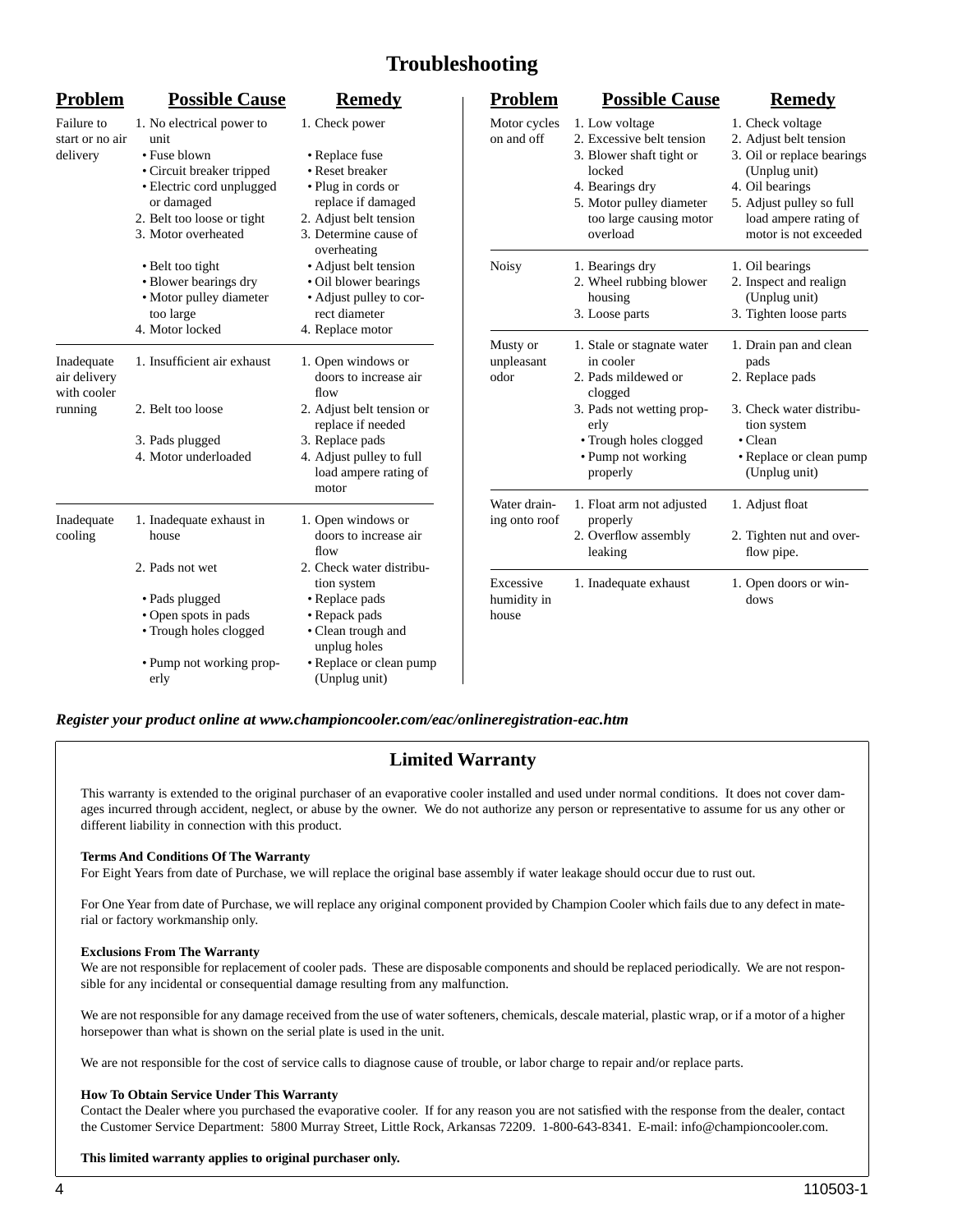### **Replacement Parts List** */ Lista De Piezas De Recambio*

When ordering parts, please be sure to furnish the following information on all orders. Failure to do so may delay your order. / *Al pedir piezas, incluya toda la información siquiente con su pedido. El no proporcionar toda esta información resultará en una demora.*

- 1. Cooler model number */ El modelo de su enfriador*
- 2. Cooler serial number */ Número de serie de la unidad*
- 3. Motor HP */ C.V. del motor*
- 4. Description and part number */ Descripción y número de pieza*
- 5. Date of purchase */ Fecha de compra*

| No.           |                                                                                                       | 3000 DD | 4001 DD            | 5000 DD    |
|---------------|-------------------------------------------------------------------------------------------------------|---------|--------------------|------------|
| $N^{\bullet}$ | <b>Description</b> / <i>Descripción</i>                                                               | N31D    | <b>N43/48D</b>     | N56/66D    |
| 1.            |                                                                                                       |         | 220901-002         | 220903-002 |
| 2.            |                                                                                                       |         | 320905-007         | 320906-005 |
| 3.            |                                                                                                       |         | 224007-005         | 224008-003 |
| 4.            |                                                                                                       |         | 226003-002         | 226003-003 |
| 5.            |                                                                                                       |         | 110098             | 110092     |
| 6.            |                                                                                                       |         | 3PW-5              | 3PW-6      |
| 7.            | Corner Post, With Float Hole / Poste De Esquina, Con Agujero Para Flotador ------------224003-008     |         | 224003-034         | 224003-025 |
| 8.            | Corner Post, No Float Hole / Poste De Esquina, Sin Agujero Para Flotador----------------224003-026    |         | 224003-035         | 224003-010 |
| 8a.           | Corner Post, For Pump Mount / Poste De Esquina, Para Montar La Bomba ----------------224003-038       |         | 224003-039         | 224003-040 |
| 9.            |                                                                                                       |         | 224004-002         | 224004-003 |
| 10.           |                                                                                                       |         | 324107-007         | 324111-001 |
| 11.           |                                                                                                       |         | 16BW               | 20BW       |
| 12.           |                                                                                                       |         | 110183             | 110183     |
| 13.           | Bearings, Blower Wheel Shaft / Cojinetes Del Eje De La Rueda -------------------------------110351    |         | 110351             | 110351     |
| 14.           |                                                                                                       |         | 110275             | 110276     |
| 15.           |                                                                                                       |         | 110215             | 110214     |
| 16.           |                                                                                                       |         | $\ast$             | *          |
| 17.           |                                                                                                       |         | 110278             | 110278     |
| 18.           |                                                                                                       |         | 314003-004         | 314003-008 |
| 19.           |                                                                                                       |         | 314005-001         | 314005-001 |
| 20.           | Electrical Cord, Motor (115V) / Cable Eléctrico Del Motor (115V) --------------------------110364     |         | 110364             | 110364     |
| 20.           | †Electrical Cord, Motor (230V) / Cable Eléctrico Del Motor (230V) --------------------------†110372-2 |         | $\dagger$ 110372-2 | +110372-2  |
| 21.           |                                                                                                       |         | FL-C               | FL-C       |
| 22.           |                                                                                                       |         | 218001-031         | 218001-031 |
| 23.           |                                                                                                       |         | 281001-001         | 281001-001 |
| 24.           |                                                                                                       |         | 110436             | 110436     |
| 25.           |                                                                                                       |         | 110714             | 110714     |
| 26.           |                                                                                                       |         |                    | 224108-003 |
| 27.           |                                                                                                       |         | 216001-003         | 216001-003 |
| 28.           |                                                                                                       |         | 310716             | 310716     |
| 30.           |                                                                                                       |         | 30A-1              | 30A-1      |
| 31.           | Water Distributor Assembly / Sistema Del Distribuidor De Agua----------------------------3D-4         |         | $3D-5$             | $3D-6$     |
| 32.           | Holder, Water Distributor / Soporte Para El Distribuidor De Agua ---------------------------110574    |         | 110574             | 110574     |
| 34.           |                                                                                                       |         | 320106-002         | 320106-002 |
| 35.           |                                                                                                       |         | 110393             | 110393     |
| 36.           |                                                                                                       |         | 110361             | 110361     |
| 37.           |                                                                                                       |         |                    | 214114-001 |
| 38.           |                                                                                                       |         |                    | 214114-001 |
| 39.           | Motor Mount Support, Right / Soporte Para El Montura Del Motor, Derecho---------------                |         |                    | 214114-002 |
| 40.           | Motor Mount Support, Left / Soporte Para El Montura Del Motor, Izquierdo ---------------              |         |                    | 214114-002 |
| 41.           | Channel Retainer Support / Soporte Para El Retendedor De Canal -------------------------              |         |                    | 218114-001 |
| 42.           |                                                                                                       |         | 310586             | 310586     |

\* See motor specifi cation table. */ Vea la tabla de especifi caciones del motor.*

† 230V motor cord is optional and not supplied with cooler. */ Cable eléctrico del motor de 230V es opcional y no se envía con el enfriador.*

NOTE: Standard hardware items may be purchased from your local hardware store.

*NOTA: Artículos de uso corriente pueden comprarse en la ferretería de su localidad.*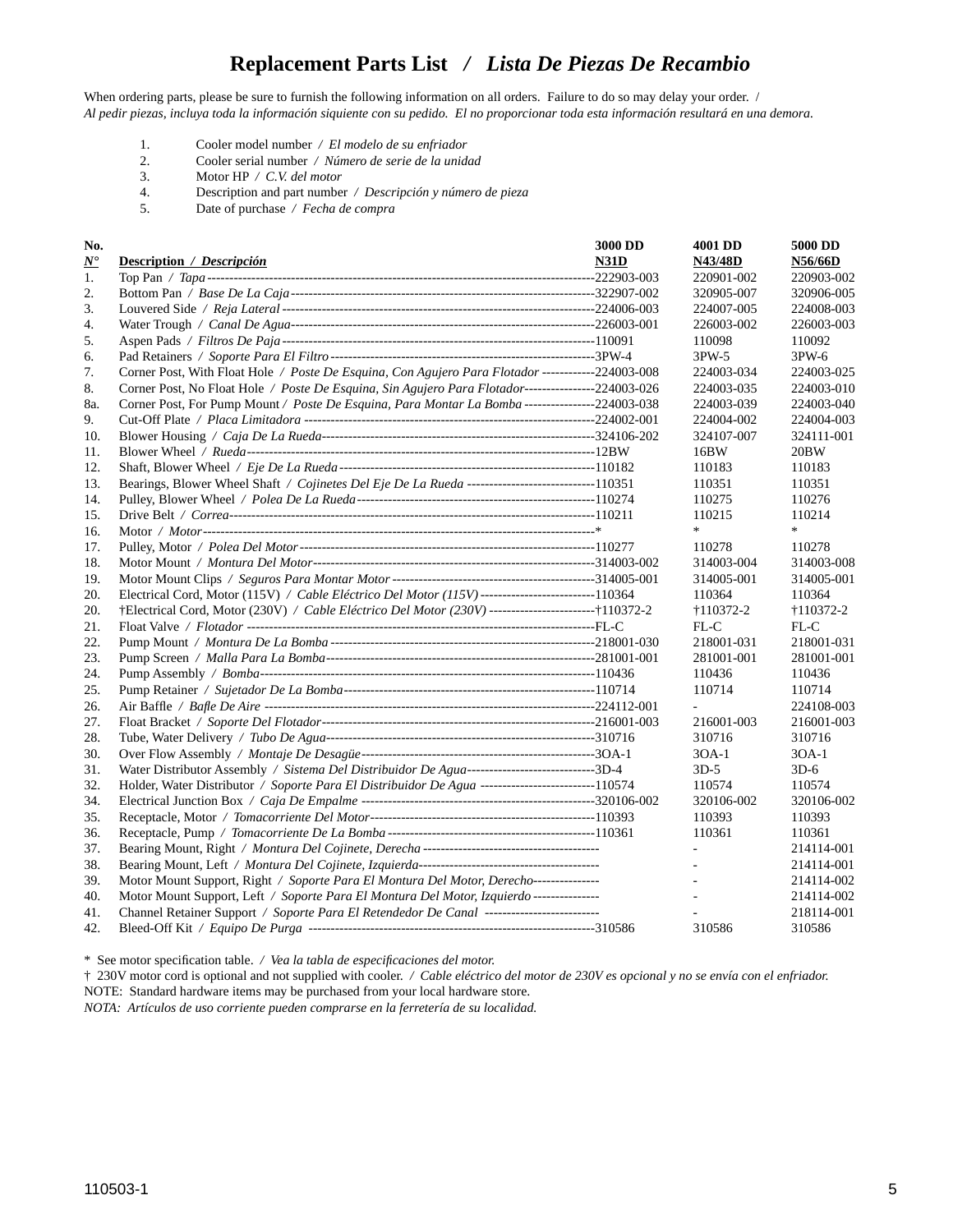



**General Specifi cations** */ Especifi caciones Generales*

| Model No.             | HP<br>C.V. | Weight (lbs.)<br>Peso (libras) |                            |                                | <b>Cabinet Dimensions (in.)</b><br>Dimensiones De La Caja (pulgadas) | Duct Opening (in.)<br>Abertura De Ducto (pulgadas) |                  |                         |
|-----------------------|------------|--------------------------------|----------------------------|--------------------------------|----------------------------------------------------------------------|----------------------------------------------------|------------------|-------------------------|
| <b>Modelo</b>         |            | *Dry<br><b>Seco</b>            | *Operating<br><b>Lleno</b> | Height<br><i><b>Altura</b></i> | Width<br><b>Anchura</b>                                              | Depth<br>Profundidad                               | Width<br>Anchura | Height<br><b>Altura</b> |
| 3000DD &<br>N31D      | 1/3        | 125                            | 175                        | 33 7/16                        | 28 1/8                                                               | 28 1/8                                             | 13.5/8           | $13 \frac{5}{8}$        |
| 4001DD &<br>N43/48D   | 1/3<br>1/2 | 165<br>166                     | 232<br>233                 | 34 1/2                         | 34 1/8                                                               | 341/8                                              | 173/4            | 173/4                   |
| 5000DD $&$<br>N56/66D | 1/2<br>3/4 | 222<br>226                     | 305<br>309                 | $42\,7/16$                     | 39                                                                   | 39                                                 | 19 3/4           | 19 3/4                  |
| 3000SD &<br>N30S      | 1/3        | 116                            | 193                        | 33 7/16                        | 28 1/8                                                               | 28 1/8                                             | 13 5/8           | 13 5/8                  |
| 4001SD &<br>N40/45S   | 1/3<br>1/2 | 154<br>155                     | 268<br>269                 | 34 1/2                         | 341/8                                                                | 341/8                                              | 17.3/4           | 17.3/4                  |
| 5000SD &<br>N55/65S   | 1/2<br>3/4 | 204<br>208                     | 353<br>357                 | $42\frac{7}{16}$               | 39                                                                   | 39                                                 | 19 3/4           | 19 3/4                  |

\* Includes motor weight / *Incluye el peso del motor.*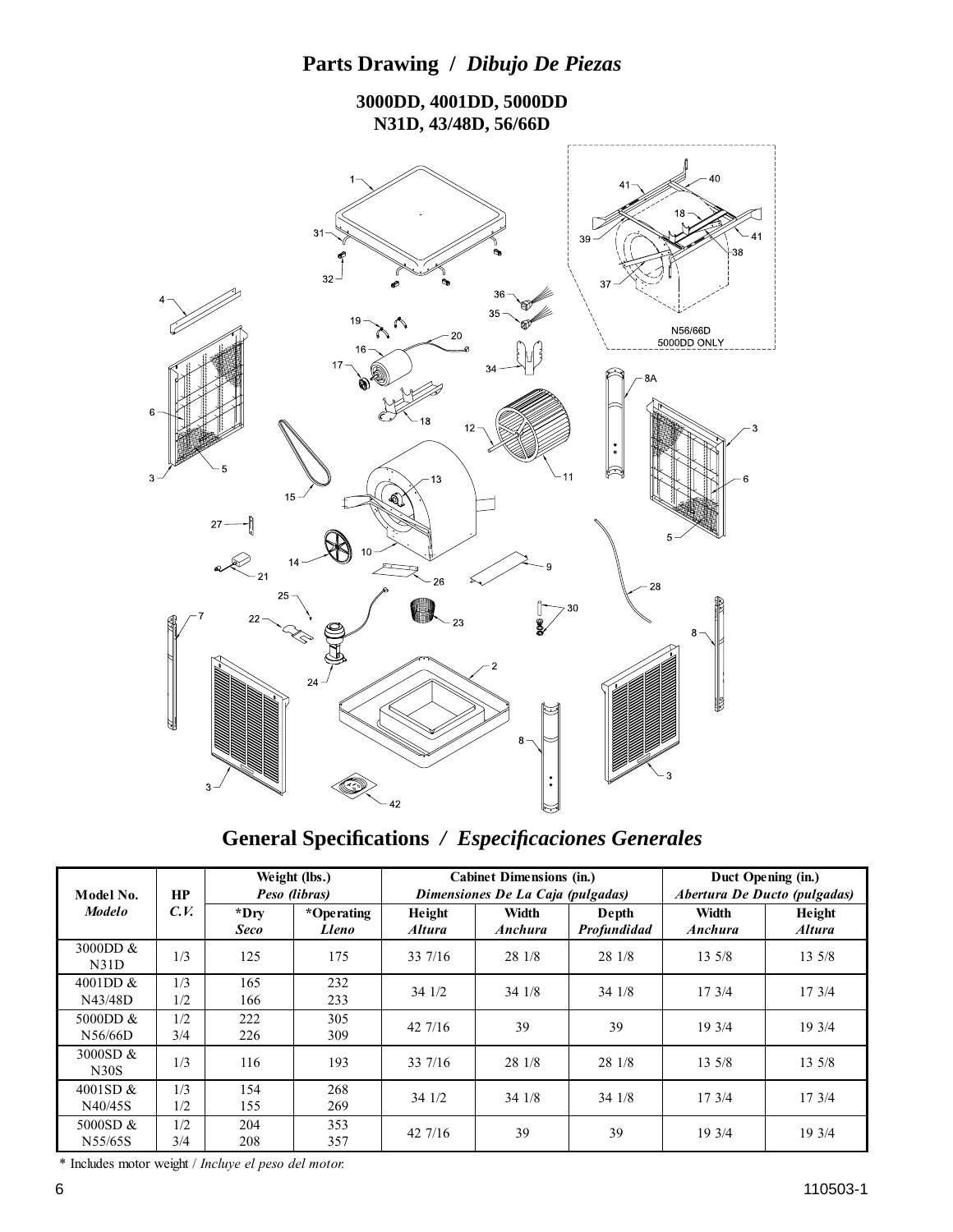

**Motor Specifi cations** */ Especifi caciones Del Motor*

| Model No.<br><b>Modelo</b>           | HP<br>C.V. | Motor Part #<br>Motor - $N^{\circ}$ | <b>Speed</b><br><i>Velocidad</i> | <b>Volts</b><br><b>Voltios</b> | **Amperage<br>Amperaje | *Motor Pulley Part #<br>Polea Del Motor - $N^{\circ}$ | Drive Belt Part #<br>Correa - $N^{\circ}$ |
|--------------------------------------|------------|-------------------------------------|----------------------------------|--------------------------------|------------------------|-------------------------------------------------------|-------------------------------------------|
| 3000DD, N31D,<br>3000SD & N30S       | 1/3        | 110444<br>110445                    | 2                                | 115                            | 7.2                    | 110277                                                | 110211 (4L-450)                           |
| 4001DD, N43/48D,<br>4001SD & N40/45S | 1/3        | 110444<br>110445                    | 2                                | 115                            | 7.2                    | 110278                                                |                                           |
|                                      | 1/2        | 110446<br>110447                    | $\overline{2}$                   | 115                            | 9.8                    |                                                       | $110215(4L-560)$                          |
| 5000DD, N56/66D,<br>5000SD & N55/65S | 1/2        | 110446<br>110447                    | 2                                | 115                            | 9.8                    |                                                       | (DD, D) 110214 (4L-690)                   |
|                                      | 3/4        | 110448<br>110449                    | $\overline{2}$                   | 115                            | 13.8                   | 110278                                                | $(SD, S)$ 110213 (4L-670)                 |

\* 1/2" Bore x Adjustable O.D. / *Taladro de 1/2 pulgadas x Diámetro Externo Ajustable.*

\*\* Amperage shown is from National Electric Code. Use motor nameplate for more accurate amp reading. / *El amperaje listado es del código eléctrico nacional. Utilice el amperaje indicado en la place del motor para un amperaje más exacto.*